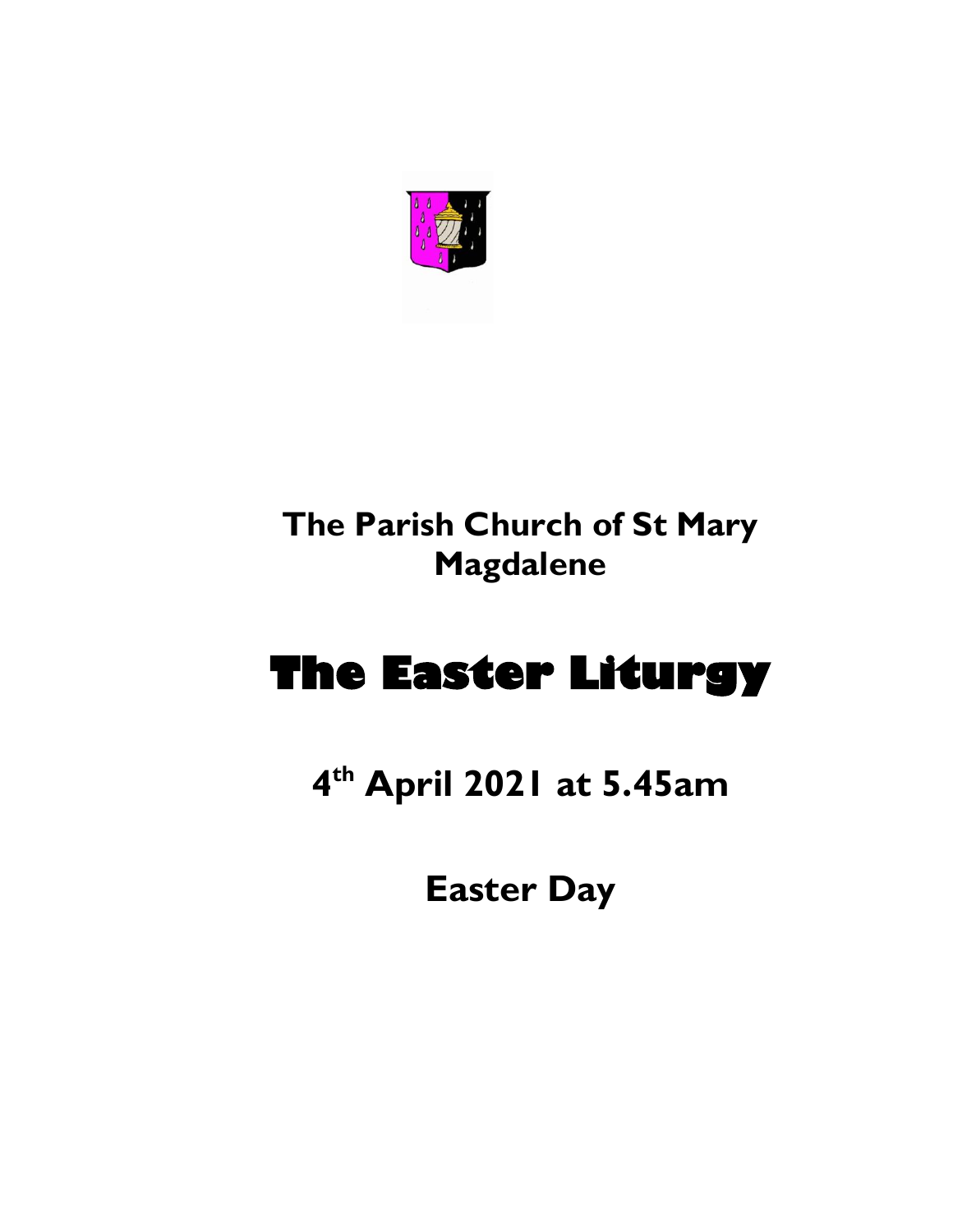## **¶ The Vigil**

*The church is in darkness. The ministers enter in silence. The light by which the readings are to be read is lit.*

Lighten our darkness, Lord, we pray, and in your great mercy defend us from all perils and dangers of this night, for the love of your only Son, our Saviour Jesus Christ.

#### *All* **Amen.**

#### *The president may introduce the Vigil using these or other appropriate words*

This is the night in which our Lord Jesus Christ passed over from death to life.

The Church invites her members, dispersed throughout the world, to gather in vigil

and prayer. For this is the Passover of the Lord, in which through word and sacrament

we share in his victory over death.

As we await the risen Christ, let us hear the record of God's saving deeds in history,

recalling how he saved his people in ages past and in the fullness of time sent his Son

to be our Redeemer. Let us pray that through this Easter celebration God may bring

to perfection in each of us the saving work he has begun.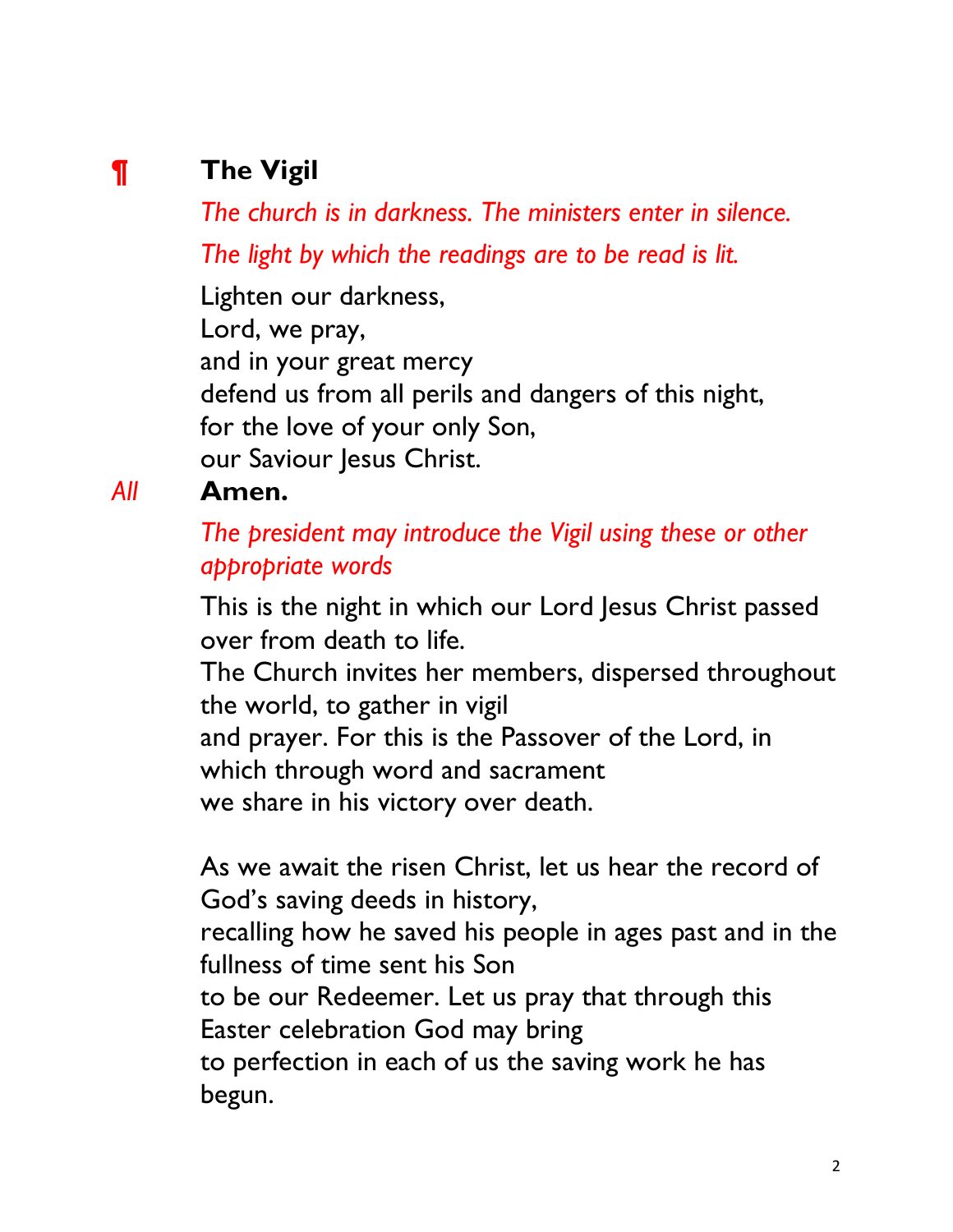*A series of readings and prayers follows, with periods of silence, as we await dawn.*

#### **A Service of Light**

*The ministers go in silence to the main entrance, one of them carrying the unlit Easter Candle. All the lights in the building are switched off. The people stand and turn to face the ministers.*

#### *The president says*

Eternal God, Who made this most holy night To shine with the brightness of your one true light: Set us aflame with the fire of your love, And bring us to the radiance of your heavenly glory; Through Jesus Christ our Lord.

#### *The Easter Candle is marked*

Christ yesterday and today, *All* **the beginning and the end,** Alpha and Omega, all time belongs to him, and all ages; *All* **to him be glory and power, through every age and for ever. Amen.**

> *Five grains of incense are inserted into the candle, in the form of a cross*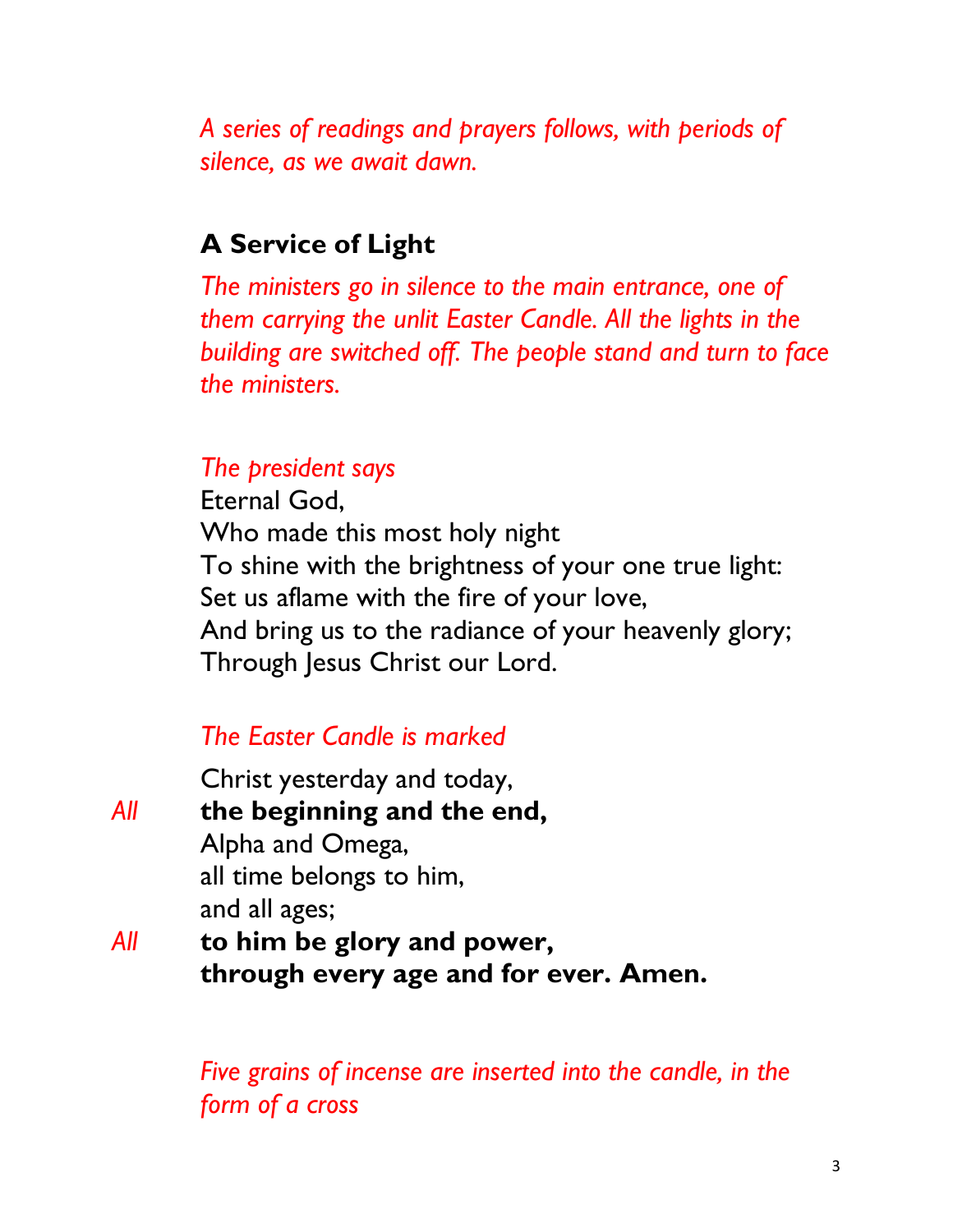By his holy and glorious wounds may Christ our Lord guard us and keep us.

This is the day when our Lord Jesus Christ passed from death to life. Throughout the world Christians celebrate the awesome power of God. As we hear his word and proclaim all that God has done, we can be confident that we shall share his victory over death and live with him for ever.

#### *The president lights the Easter Candle, saying*

May the light of Christ, rising in glory, banish all darkness from our hearts and minds.

*The minister carrying the Candle raises it and says* 

The light of Christ

#### *All* **Thanks be to God.**

*People may light their candles from the Easter Candle.* 

*The procession moves further into the building and then stops. The versicle and response are repeated.*

*When the minister carrying the Candle arrives at the front of the church it is placed on*

*a stand in the midst of the building, and all other candles in the church are now lit.*

*The Exsultet (the Easter Song of Praise) is sung or said by a minister standing near the Candle.*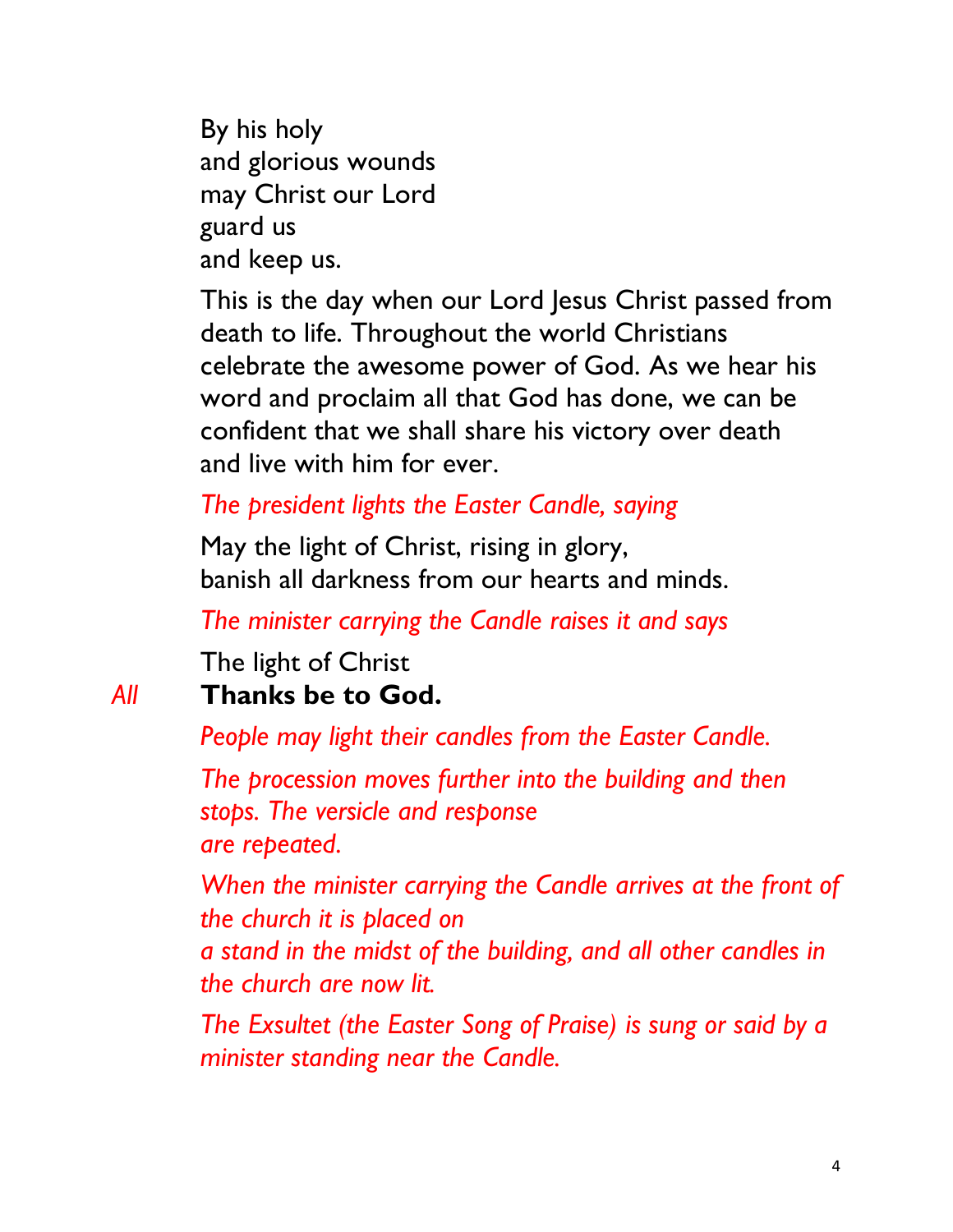#### **The Exsultet**

Rejoice, heavenly powers! Sing, choirs of angels! O Universe, dance around God's throne! Jesus Christ, our King, is risen! Sound the victorious trumpet of salvation!

Rejoice, O earth, in glory, revealing the splendour of your creation,

radiant in the brightness of your triumphant King! Christ has conquered! Now his life and glory fill you! Darkness vanishes for ever!

Rejoice, O Mother Church! Exult in glory! The risen Saviour, our Lord of life, shines upon you! Let all God's people sing and shout for joy.

#### **Easter Acclamation**

Alleluia. Christ is risen.

*All* **He is risen indeed. Alleluia, alleluia, alleluia.**

*A joyful fanfare may be played, bells rung, cymbals clashed, noise made, lights switched on and the people's candles extinguished.*

#### **Gloria in Excelsis** *is sung by the cantor*

Glory to God in the highest, and peace to his people on earth.

Lord God, heavenly King, almighty God and Father,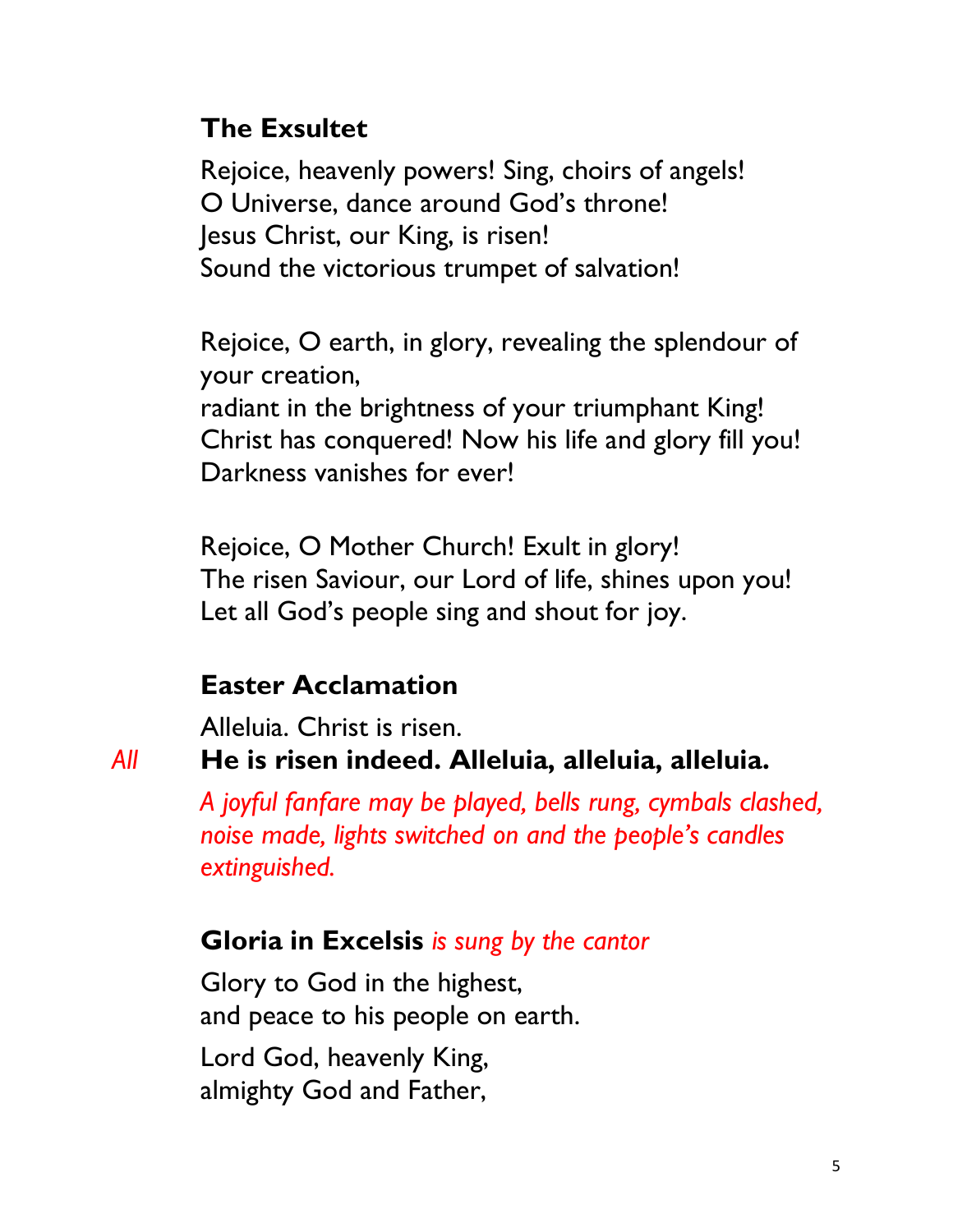we worship you, we give you thanks, we praise you for your glory. Lord Jesus Christ, only Son of the Father, Lord God, Lamb of God, you take away the sin of the world: have mercy on us; you are seated at the right hand of the Father: receive our prayer. For you alone are the Holy One, you alone are the Lord, you alone are the Most High, Jesus Christ, with the Holy Spirit, in the glory of God the Father. Amen.

## **The Collect**

*President* Let us pray that we may reign with the risen Christ in glory.

#### *All pray silently*

Lord of all life and power, who through the mighty resurrection of your Son overcame the old order of sin and death to make all things new in him: grant that we, being dead to sin and alive to you in Jesus Christ, may reign with him in glory; to whom with you and the Holy Spirit be praise and honour, glory and might, now and in all eternity.

*All* **Amen.**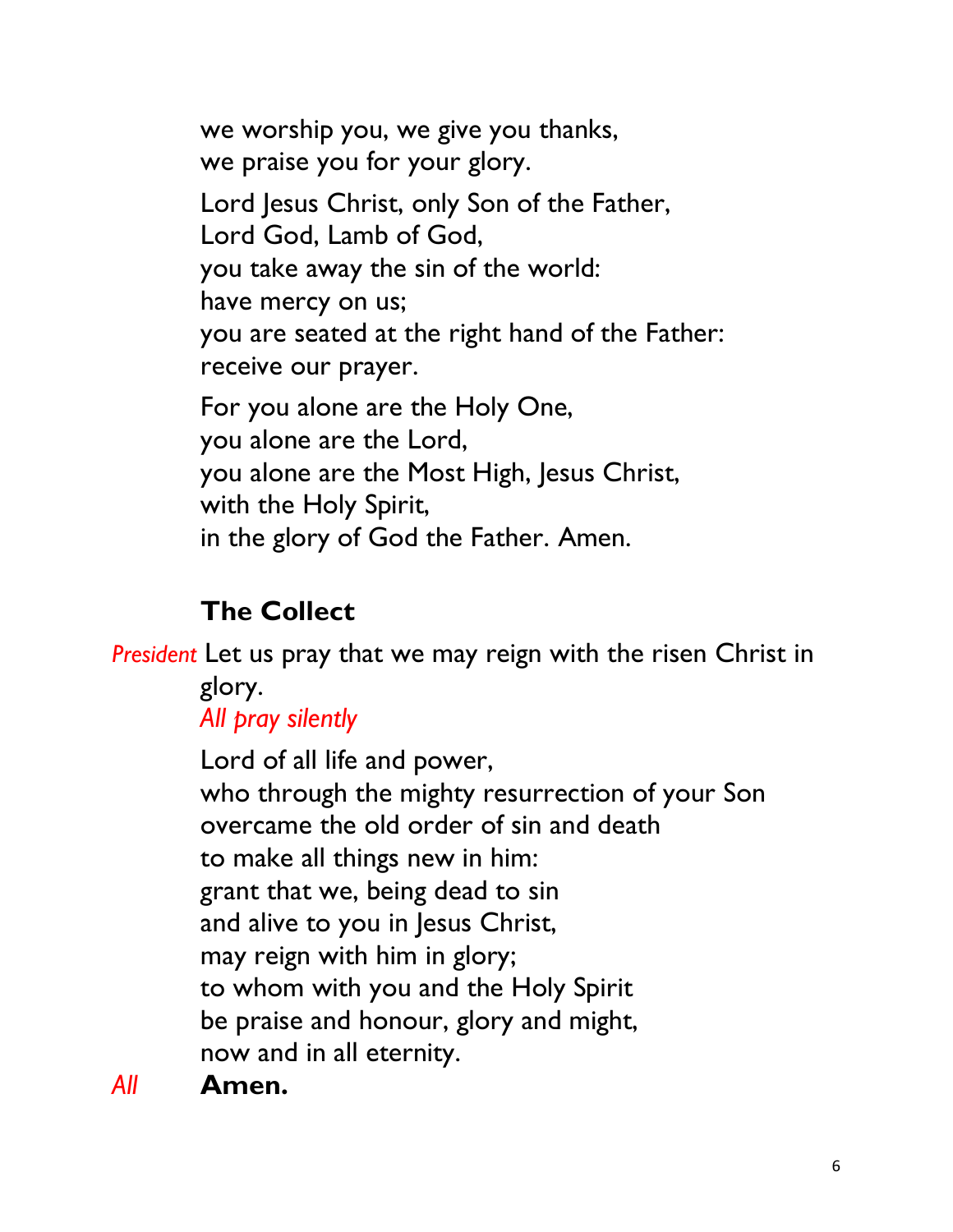#### **¶ The Liturgy of the Word**

#### **Readings**

#### **First Reading**

#### *A reading from the Acts of the Apostles*

Then Peter began to speak: "I now realise how true it is that God does not show favouritism but accepts men from every nation who fear him and do what is right. You know the message God sent to the people of Israel, telling the good news of peace through Jesus Christ, who is Lord of all. You know what has happened throughout Judea, beginning in Galilee after the baptism that John preached – how God anointed Jesus of Nazareth with the Holy Spirit and power, and how he went around doing good and healing all who were under the power of the devil, because God was with him.

"We are witnesses of everything he did in the country of the Jews and in Jerusalem. They killed him by hanging him on a tree, but God raised him from the dead on the third day and caused him to be seen. He was not seen by all the people, but by witnesses whom God had already chosen – by us who ate and drank with him after he rose from the dead. He commanded us to preach to the people and to testify that he is the one whom God appointed as judge of the living and the dead. All the prophets testify about him that everyone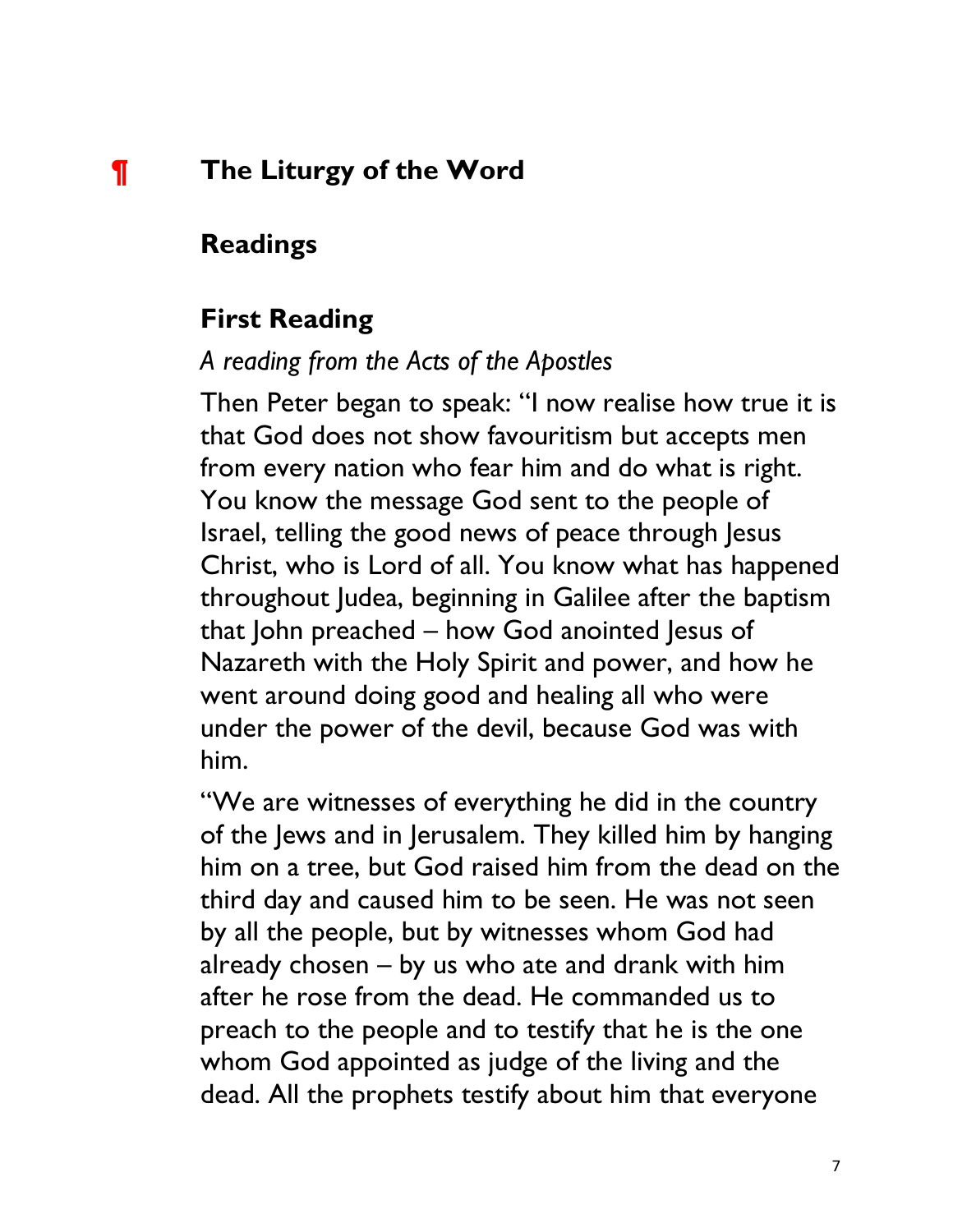who believes in him receives forgiveness of sins through his name." *Acts 10.34-43*

*At the end the reader may say* 

This is the word of the Lord.

*All* **Thanks be to God.**

#### **Gospel Reading**

Alleluia, alleluia.

I am the first and the last, says the Lord, and the living one;

I was dead, and behold I am alive for evermore.

#### *All* **Alleluia.**

*John 20.1-18*

<sup>1</sup>Early on the first day of the week, while it was still dark, Mary Magdalene came to the tomb and saw that the stone had been removed from the tomb.  $2$ So she ran and went to Simon Peter and the other disciple, the one whom Jesus loved, and said to them, 'They have taken the Lord out of the tomb, and we do not know where they have laid him.' <sup>3</sup>Then Peter and the other disciple set out and went towards the tomb. <sup>4</sup>The two were running together, but the other disciple outran Peter and reached the tomb first. <sup>5</sup>He bent down to look in and saw the linen wrappings lying there, but he did not go in. <sup>6</sup>Then Simon Peter came, following him, and went into the tomb. He saw the linen wrappings lying there, <sup>7</sup>and the cloth that had been on Jesus' head, not lying with the linen wrappings but rolled up in a place by itself. 8Then the other disciple, who reached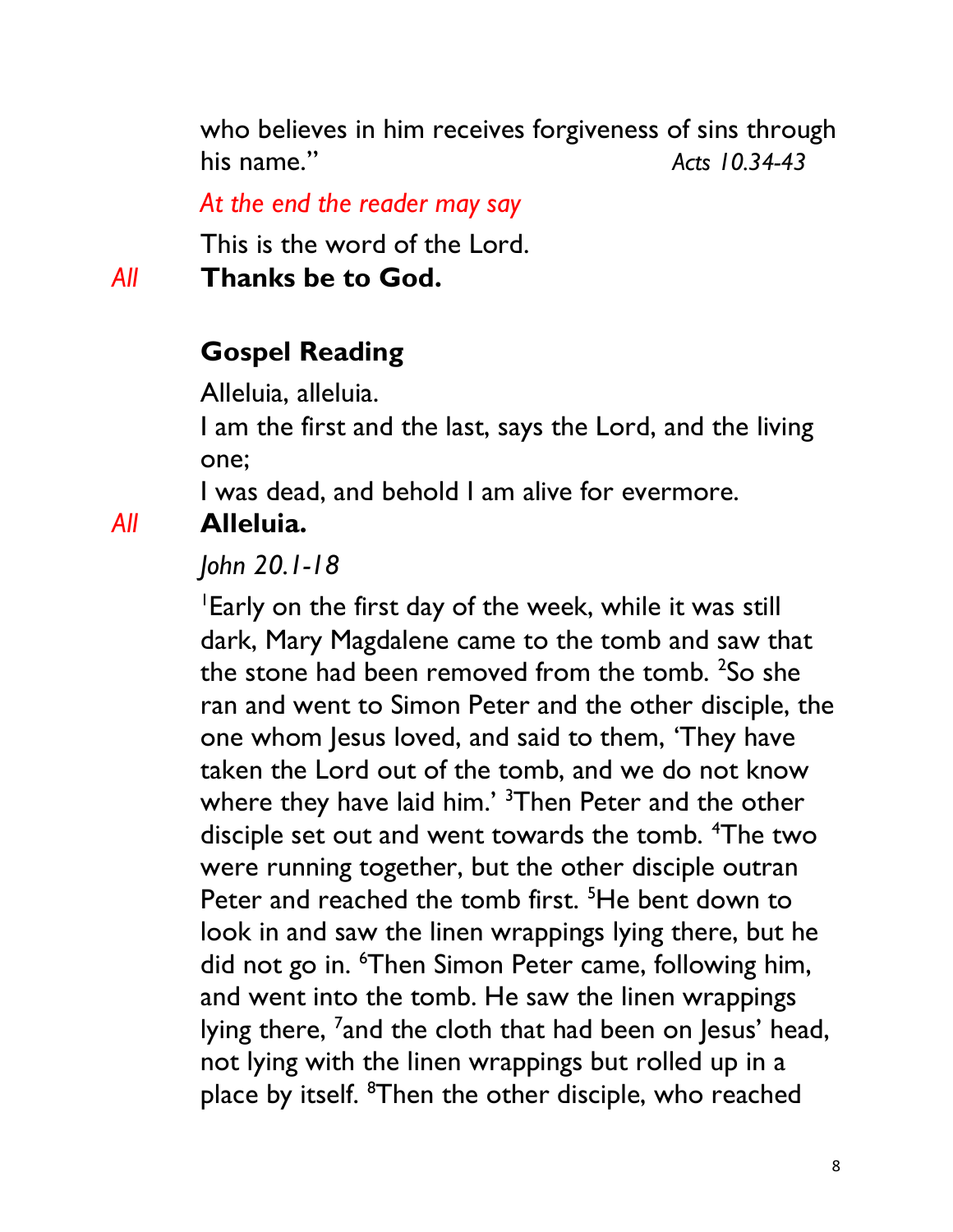the tomb first, also went in, and he saw and believed; <sup>9</sup> for as yet they did not understand the scripture, that he must rise from the dead. <sup>10</sup>Then the disciples returned to their homes.

 $11$ But Mary stood weeping outside the tomb. As she wept, she bent over to look into the tomb;  $12$  and she saw two angels in white, sitting where the body of Jesus had been lying, one at the head and the other at the feet. <sup>13</sup>They said to her, 'Woman, why are you weeping?' She said to them, 'They have taken away my Lord, and I do not know where they have laid him.' <sup>14</sup>When she had said this, she turned around and saw Jesus standing there, but she did not know that it was Jesus. <sup>15</sup>Jesus said to her, 'Woman, why are you weeping? For whom are you looking?' Supposing him to be the gardener, she said to him, 'Sir, if you have carried him away, tell me where you have laid him, and I will take him away.' <sup>16</sup>Jesus said to her, 'Mary!' She turned and said to him in Hebrew, 'Rabbouni!' which means Teacher. <sup>17</sup> Jesus said to her, 'Do not hold on to me, because I have not yet ascended to the Father. But go to my brothers and say to them, "I am ascending to my Father and your Father, to my God and your God."' <sup>18</sup>Mary Magdalene went and announced to the disciples, 'I have seen the Lord'; and she told them that he had said these things to her.

This is the Gospel of the Lord.

## *All* **Praise to you, O Christ.**

#### **Sermon**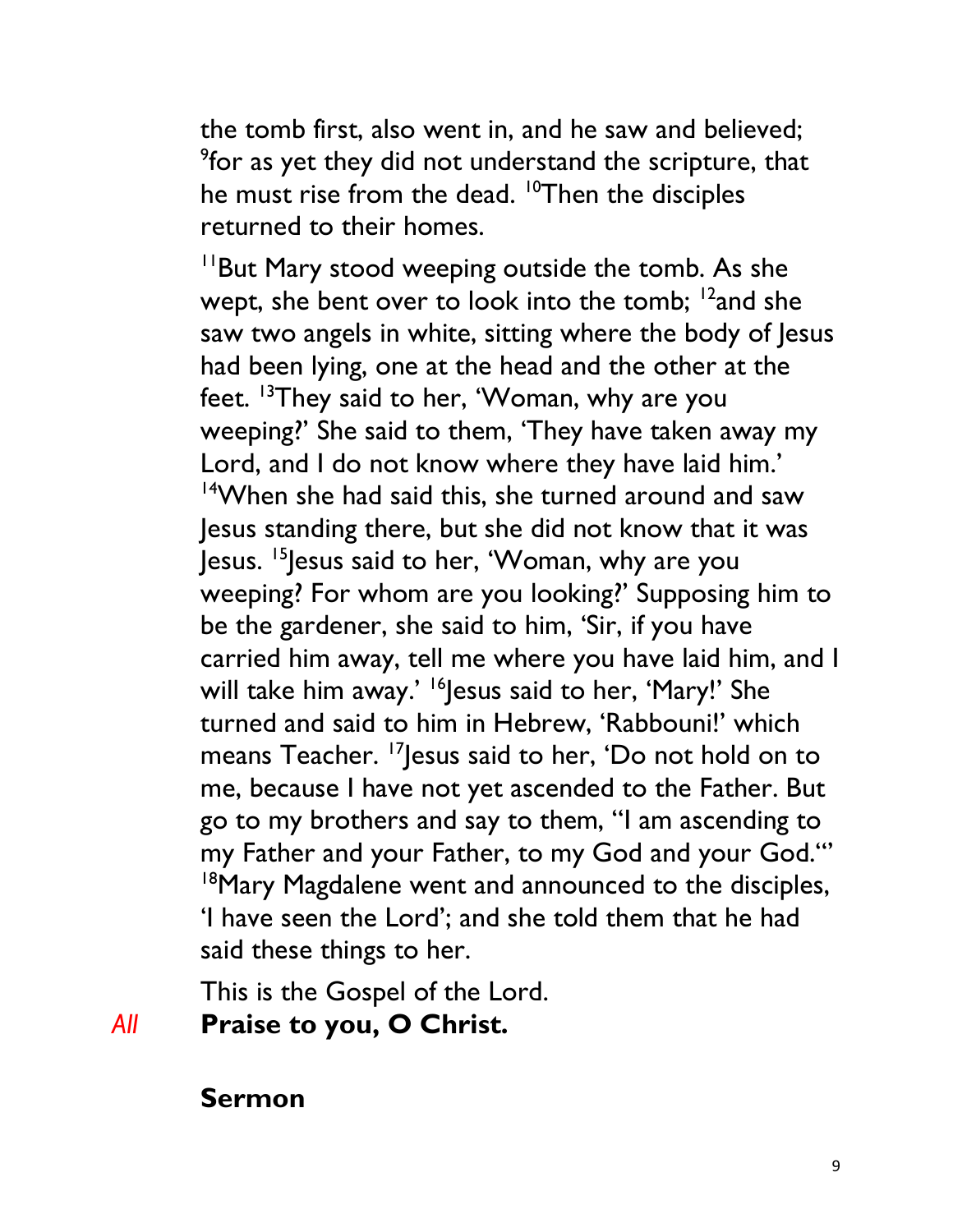# **¶ The Liturgy of Initiation**

*The president moves to a bowl which represents the baptismal font, placed in view of the camera to enable those watching at home to see and participate.* 

> As we celebrate the resurrection of our Lord Jesus Christ from the dead, we remember that through the paschal mystery we have died and been buried with him in baptism.

#### **The Renewal of Baptismal Vows**

#### *The president says*

In baptism, God calls us out of darkness into his marvellous light.

To follow Christ means dying to sin and rising to new life with him.

Therefore I ask:

Do you reject the devil and all rebellion against God? *All* **I reject them.**

Do you renounce the deceit and corruption of evil?

*All* **I renounce them.**

Do you repent of the sins that separate us from God and neighbour?

*All* **I repent of them.**

Do you turn to Christ as Saviour?

*All* **I turn to Christ.**

Do you submit to Christ as Lord?

*All* **I submit to Christ.**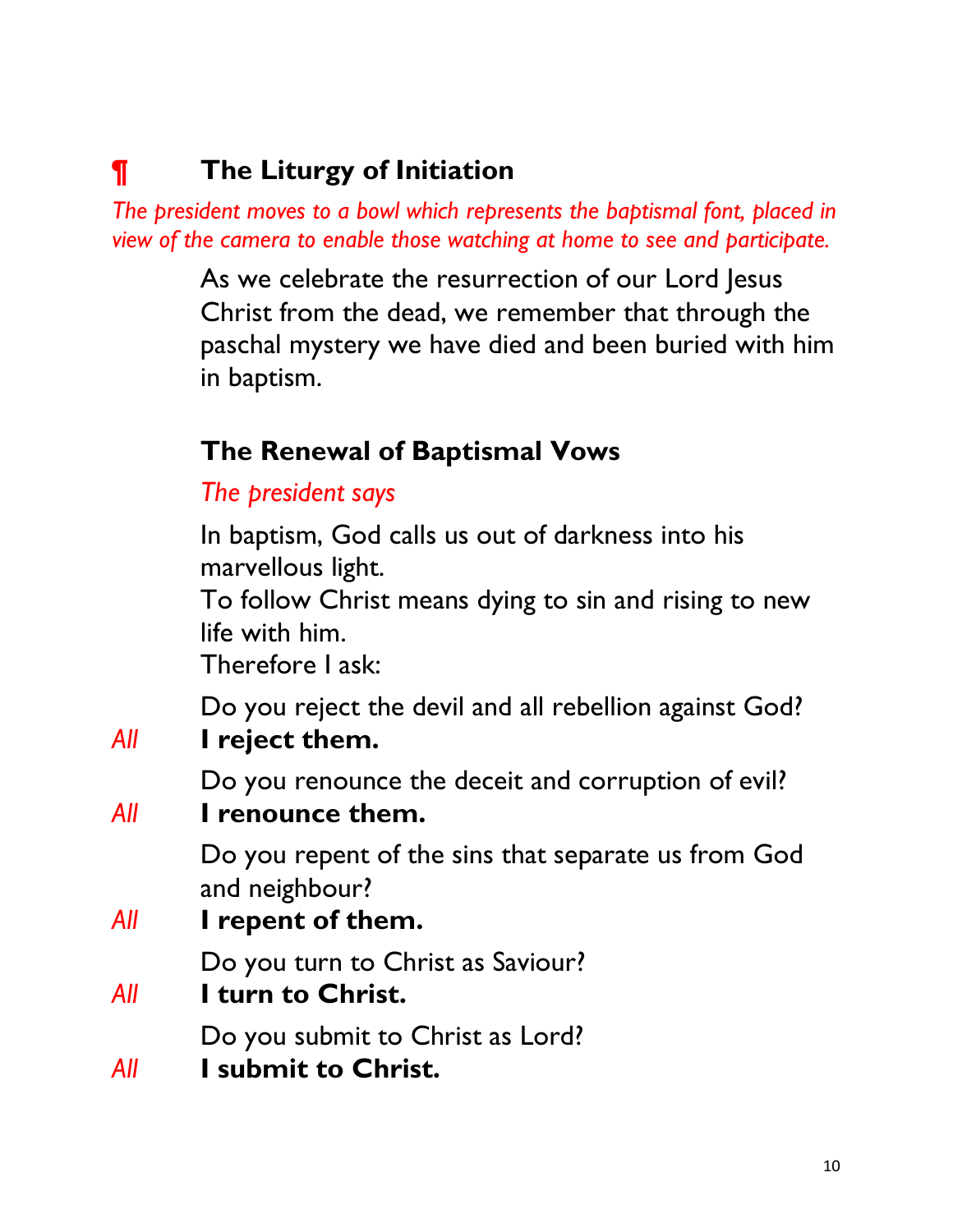Do you come to Christ, the way, the truth and the life? *All* **I come to Christ.**

> May God who has given you the desire to follow Christ give you strength to continue in the Way.

*All* **Amen.**

#### **Prayer over the Water**

*The president pours water into the font and then says*

Praise God who made heaven and earth,

*All* **who keeps his promise for ever.**

Let us give thanks to the Lord our God.

#### *All* **It is right to give him thanks and praise.**

Almighty God, whose Son Jesus Christ was baptized in the river Jordan, we thank you for the gift of water to cleanse us and revive us.

We thank you that through the waters of the Red Sea you led your people out of slavery to freedom in the Promised Land.

We thank you that through the deep waters of death you brought your Son,

and raised him to life in triumph.

Bless this water, that your servants who are washed in it

may be made one with Christ in his death and in his resurrection,

to be cleansed and delivered from all sin.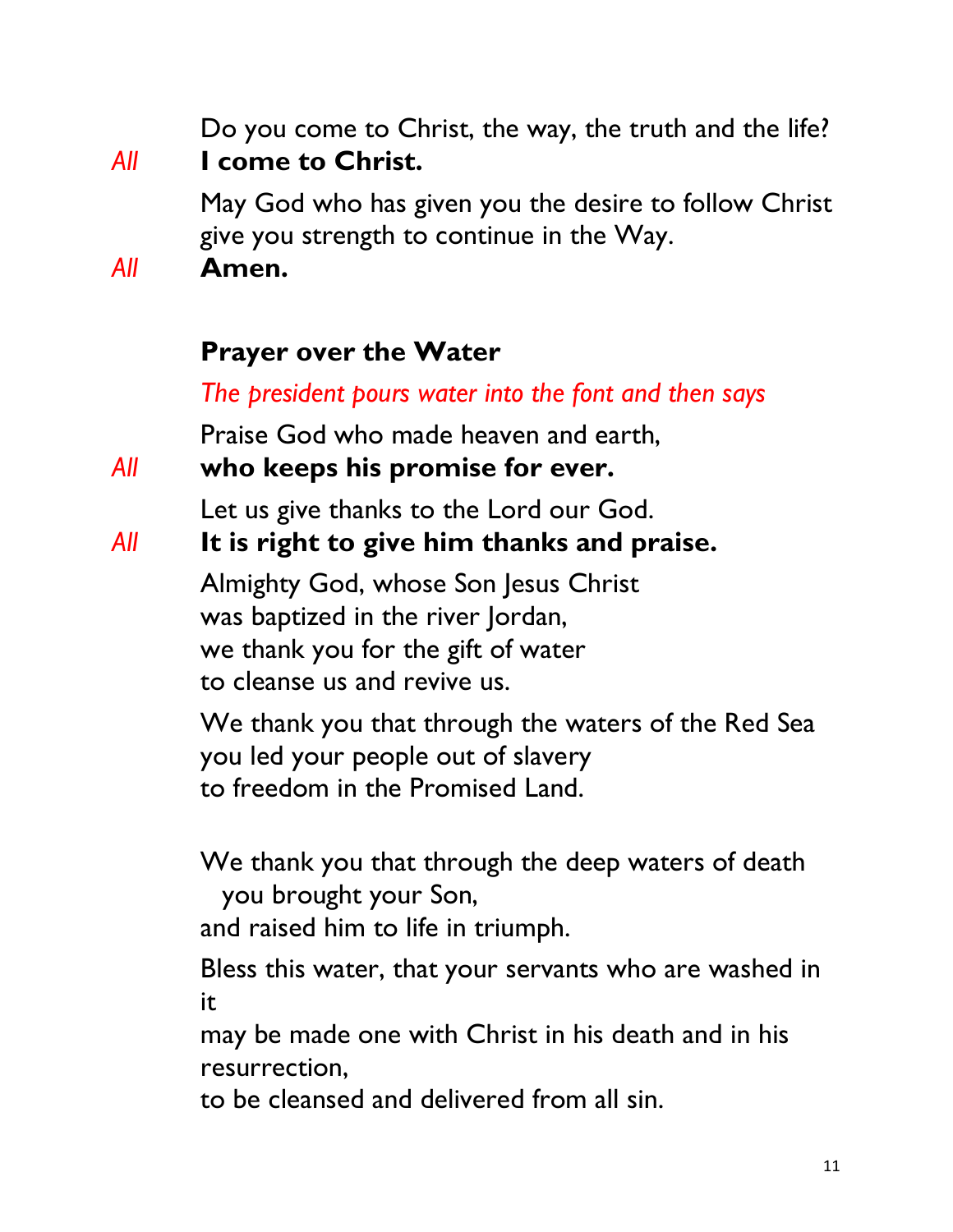Send your Holy Spirit upon them, bring them to new birth in the household of faith and raise them with Christ to full and eternal life; for all might, majesty, authority and power are yours, now and for ever. Amen.

#### **Profession of Faith**

Brothers and sisters, I ask you to profess the faith of the Church.

Do you believe and trust in God the Father? *All* **I believe in God, the Father almighty, creator of heaven and earth.**

Do you believe and trust in his Son Jesus Christ?

*All* **I believe in Jesus Christ, his only Son, our Lord, who was conceived by the Holy Spirit, born of the Virgin Mary, suffered under Pontius Pilate, was crucified, died, and was buried; he descended to the dead. On the third day he rose again; he ascended into heaven, he is seated at the right hand of the Father, and he will come to judge the living and the dead.**

Do you believe and trust in the Holy Spirit?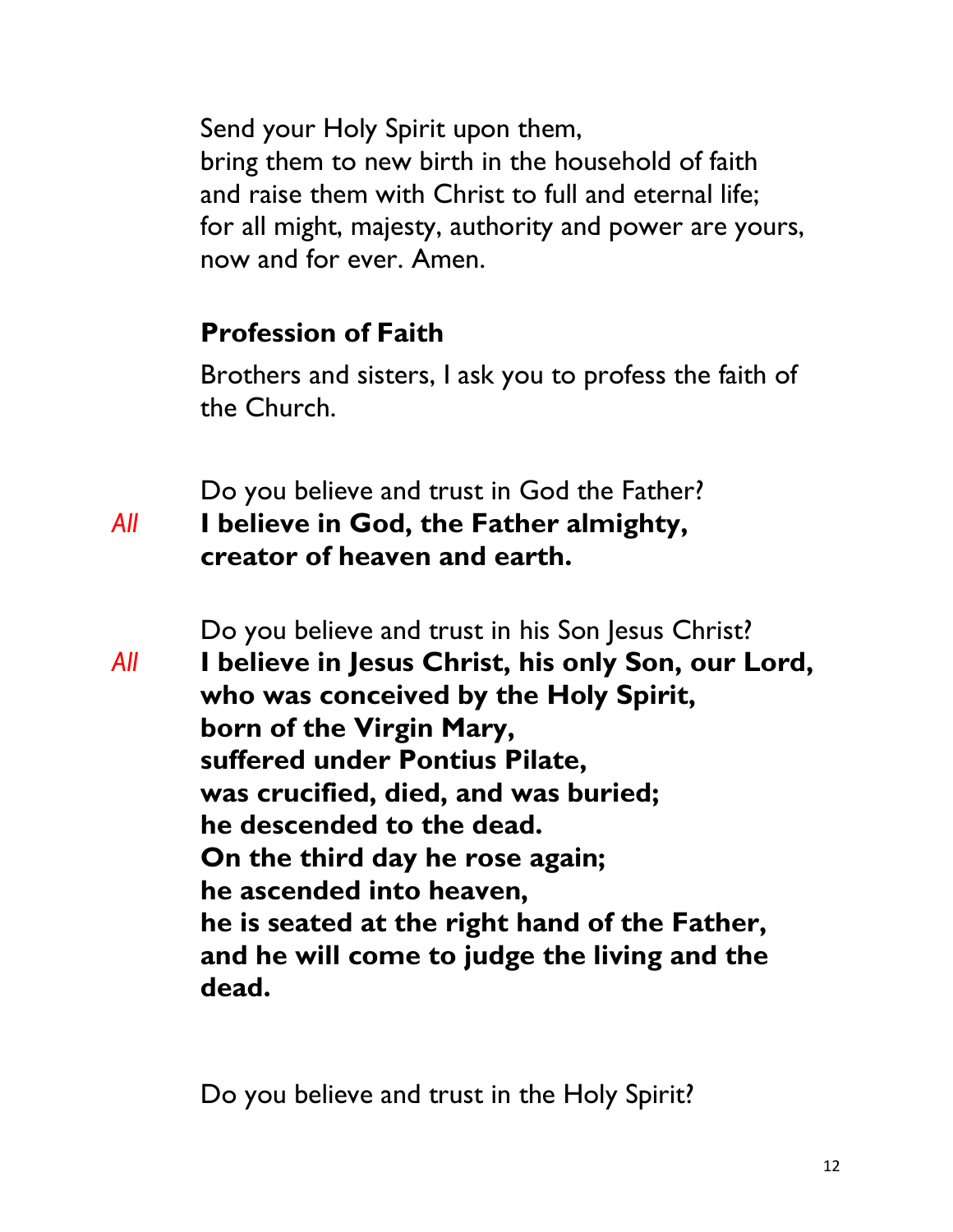*All* **I believe in the Holy Spirit, the holy catholic Church, the communion of saints, the forgiveness of sins, the resurrection of the body, and the life everlasting. Amen.**

Almighty God,

we thank you for our fellowship in the household of faith

with all who have been baptized in your name.

Keep us faithful to our baptism,

and so make us ready for that day

when the whole creation shall be made perfect in your Son,

our Saviour Jesus Christ.

#### *All* **Amen.**

May Christ dwell in your hearts through faith, that you may be rooted and grounded in love and bring forth the fruit of the Spirit.

#### *All* **Amen.**

*The president returns from the font*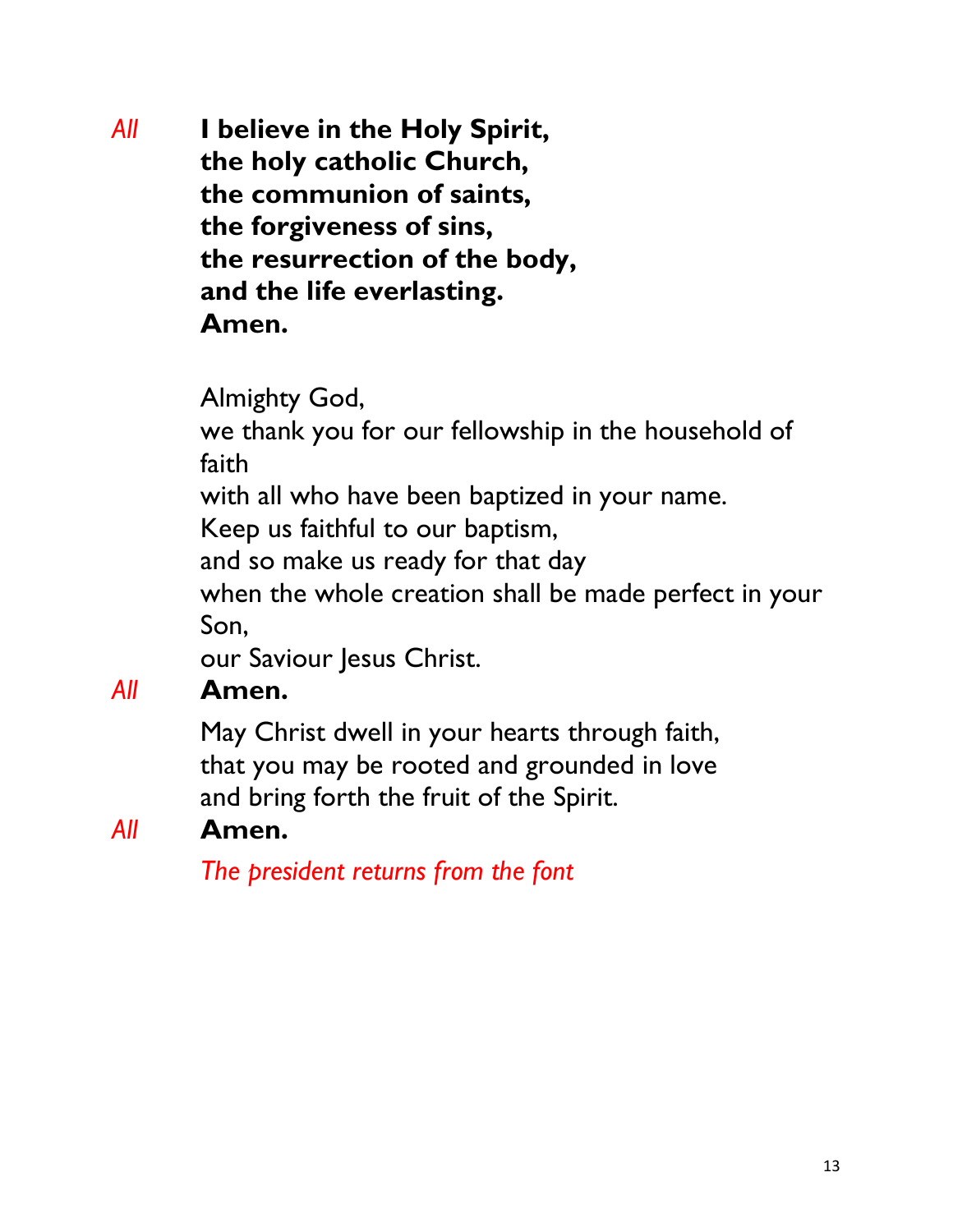#### **The Liturgy of the Sacrament**

#### **The Peace**

The risen Christ came and stood among his disciples and said, 'Peace be with you.' Then were they glad when they saw the Lord. Alleluia.

*cf John 20.19*

The peace of the Lord be always with you *All* **and also with you.**

Let us offer one another a sign of peace.

*All may exchange a sign of peace.*

#### **Preparation of the Table**

#### **Taking of the Bread and Wine**

*The table is prepared. Bread and wine are placed upon it. The president takes the bread and wine.*

#### **The Eucharistic Prayer**

The Lord be with you

*All* **and also with you.**

Lift up your hearts.

*All* **We lift them to the Lord.**

Let us give thanks to the Lord our God.

*All* **It is right to give thanks and praise.**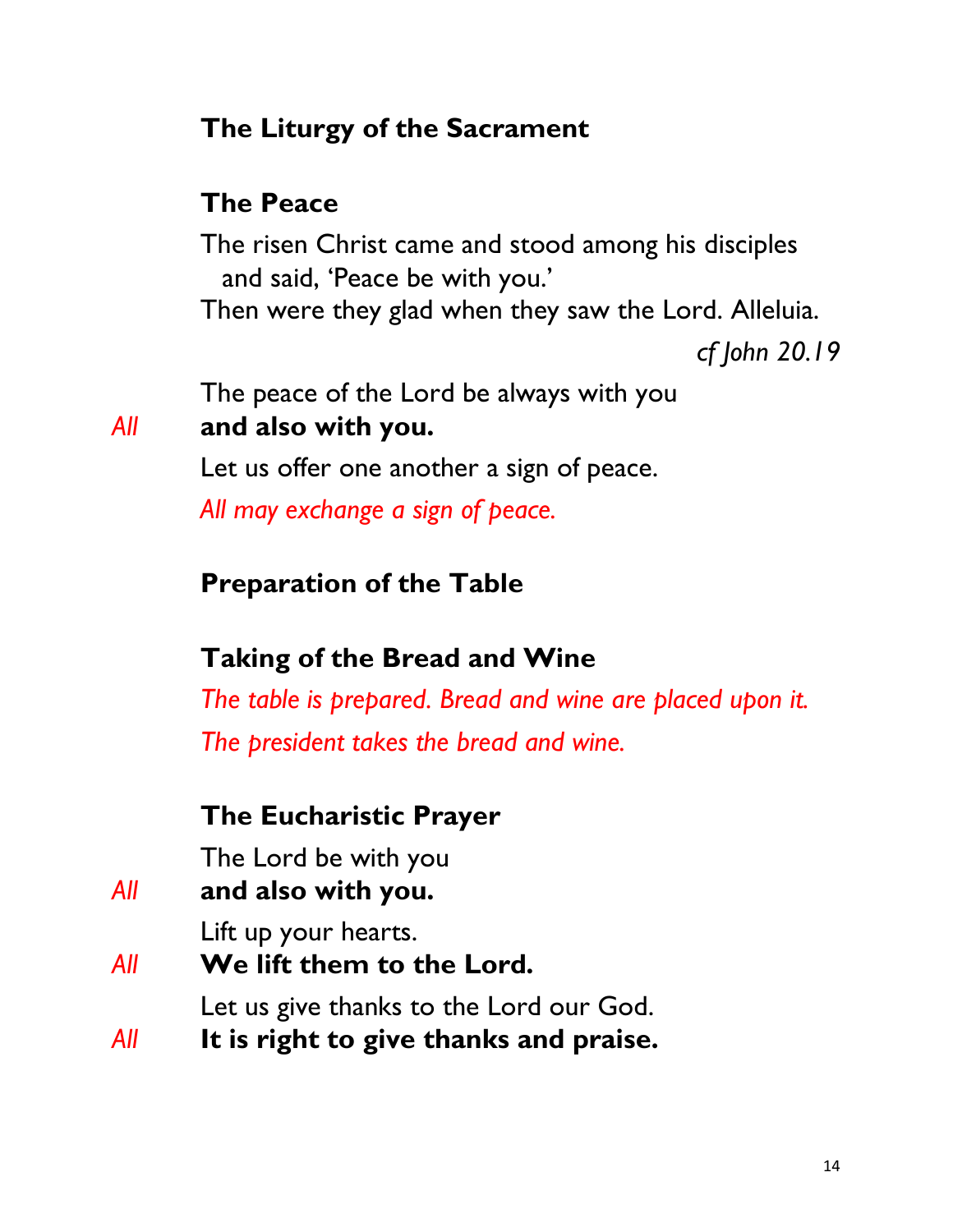It is indeed right, our duty and our joy, always and everywhere to give you thanks, almighty and eternal Father, and in these days of Easter to celebrate with joyful hearts the memory of your wonderful works. For by the mystery of his passion Jesus Christ, your risen Son, has conquered the powers of death and hell and restored in men and women the image of your glory. He has placed them once more in paradise and opened to them the gate of life eternal. And so, in the joy of this Passover, earth and heaven resound with gladness, while angels and archangels and the powers of all creation sing for ever the hymn of your glory:

*All* **Holy, holy, holy Lord, God of power and might, heaven and earth are full of your glory. Hosanna in the highest. Blessed is he who comes in the name of the Lord. Hosanna in the highest.**

> We praise and bless you, loving Father, through Jesus Christ, our Lord; and as we obey his command, send your Holy Spirit, that broken bread and wine outpoured may be for us the body and blood of your dear Son.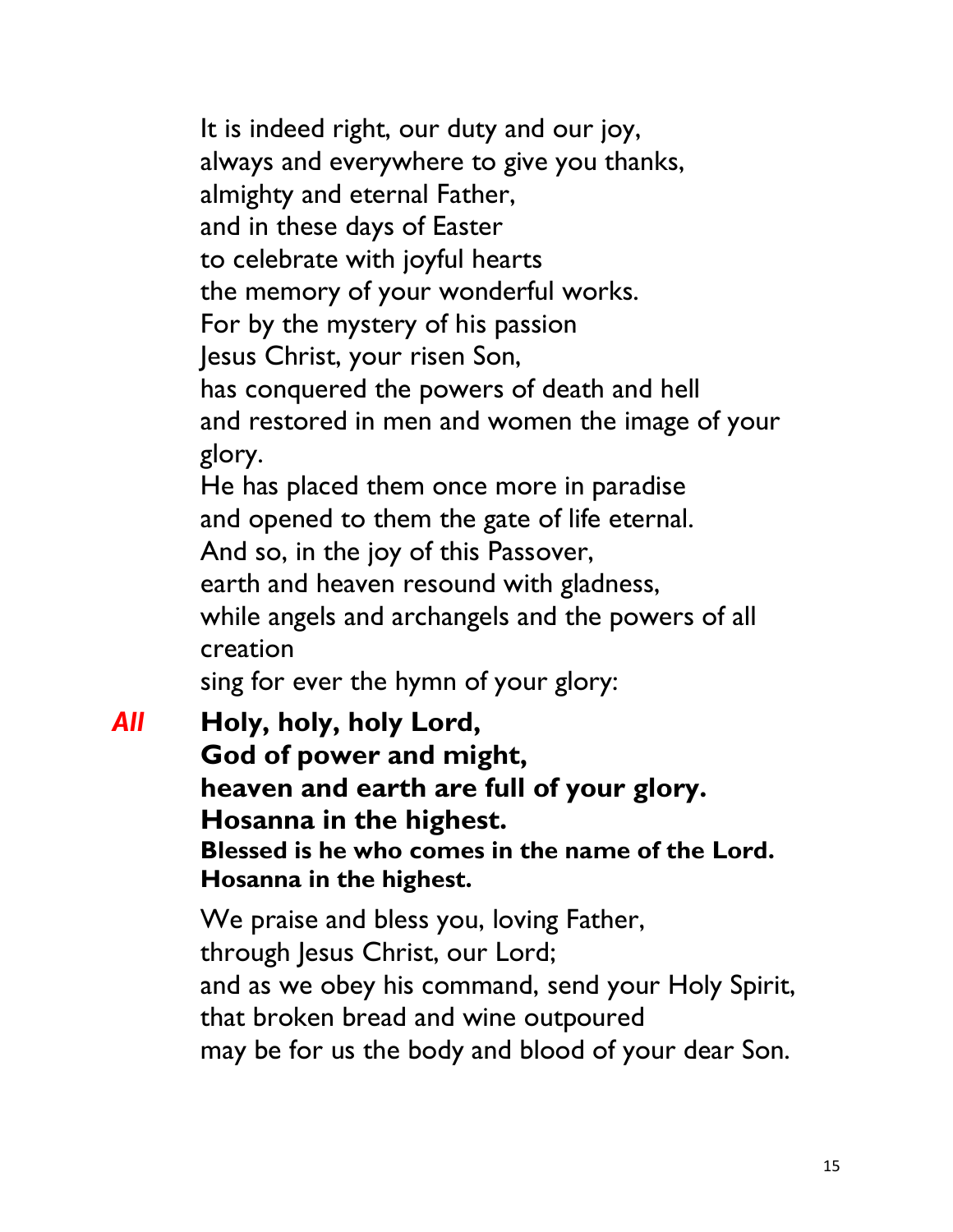On the night before he died he had supper with his friends

and, taking bread, he praised you.

He broke the bread, gave it to them and said:

Take, eat; this is my body which is given for you; do this in remembrance of me.

When supper was ended he took the cup of wine. Again he praised you, gave it to them and said: Drink this, all of you; this is my blood of the new covenant, which is shed for you and for many for the forgiveness

of sins.

Do this, as often as you drink it, in remembrance of me.

So, Father, we remember all that Jesus did,

in him we plead with confidence his sacrifice

made once for all upon the cross.

Bringing before you the bread of life and cup of salvation,

we proclaim his death and resurrection until he comes in glory.

Great is the mystery of faith

*All* **Christ has died: Christ is risen: Christ will come again.**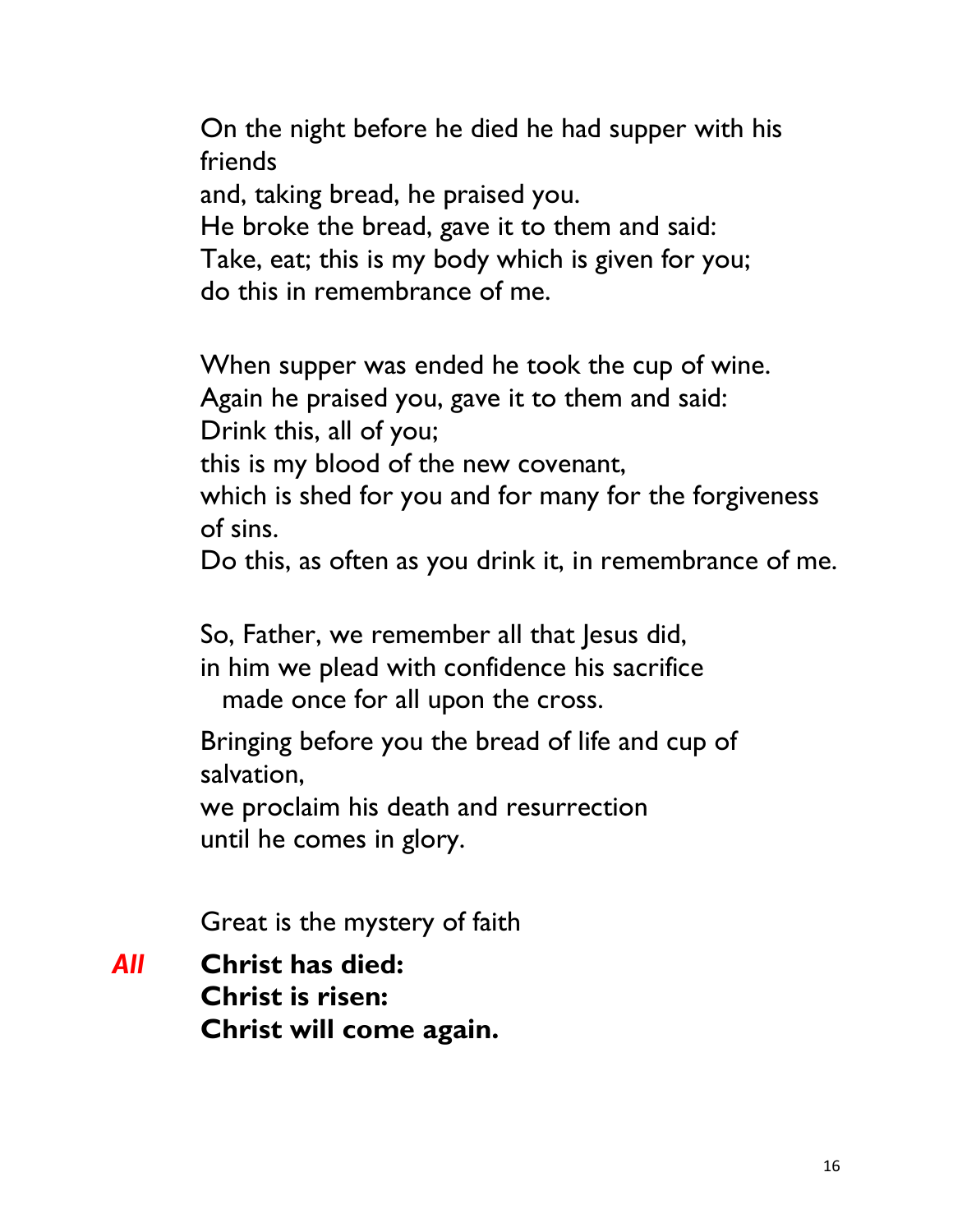Lord of all life, help us to work together for that day when your kingdom comes and justice and mercy will be seen in all the earth.

Look with favour on your people, gather us in your loving arms and bring us with [*N and*] all the saints to feast at your table in heaven.

Through Christ, and with Christ, and in Christ, in the unity of the Holy Spirit, all honour and glory are yours, O loving Father, for ever and ever.

*All* **Amen.**

## **The Lord's Prayer**

As our Saviour taught us, so we pray:

*All* **Our Father in heaven, hallowed be your name, your kingdom come, your will be done, on earth as in heaven. Give us today our daily bread. Forgive us our sins as we forgive those who sin against us. Lead us not into temptation but deliver us from evil. For the kingdom, the power, and the glory are yours now and for ever. Amen.**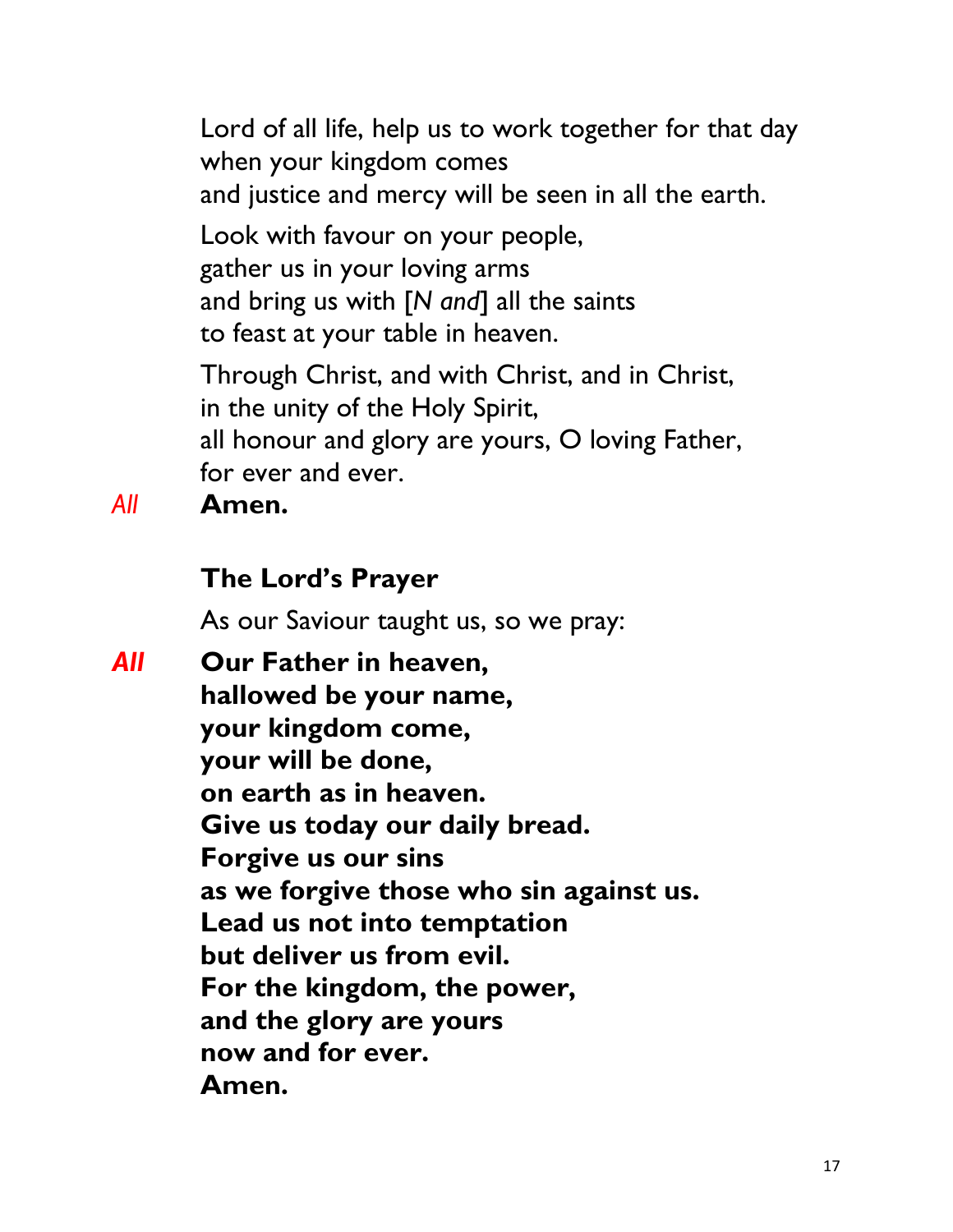#### **Breaking of the Bread**

*The president breaks the consecrated bread.* 

We break this bread to share in the body of Christ.

*All* **Though we are many, we are one body, because we all share in one bread.**

*The cantor sings the Agnus Dei*

#### **Giving of Communion**

*The president says the invitation to communion* 

Alleluia. Christ our passover is sacrificed for us. *All* **Therefore let us keep the feast. Alleluia.**

*The president and people receive communion.* 

*Those at home may like to use this prayer in an act of spiritual communion* 

Thanks be to you, Lord Jesus Christ, for all the benefits you have given me, for all the pains and insults you have borne for me. Since I cannot now receive you sacramentally, I ask you to come spiritually into my heart. O most merciful redeemer, friend and brother, may I know you more clearly, love you more dearly, and follow you more nearly, day by day. Amen.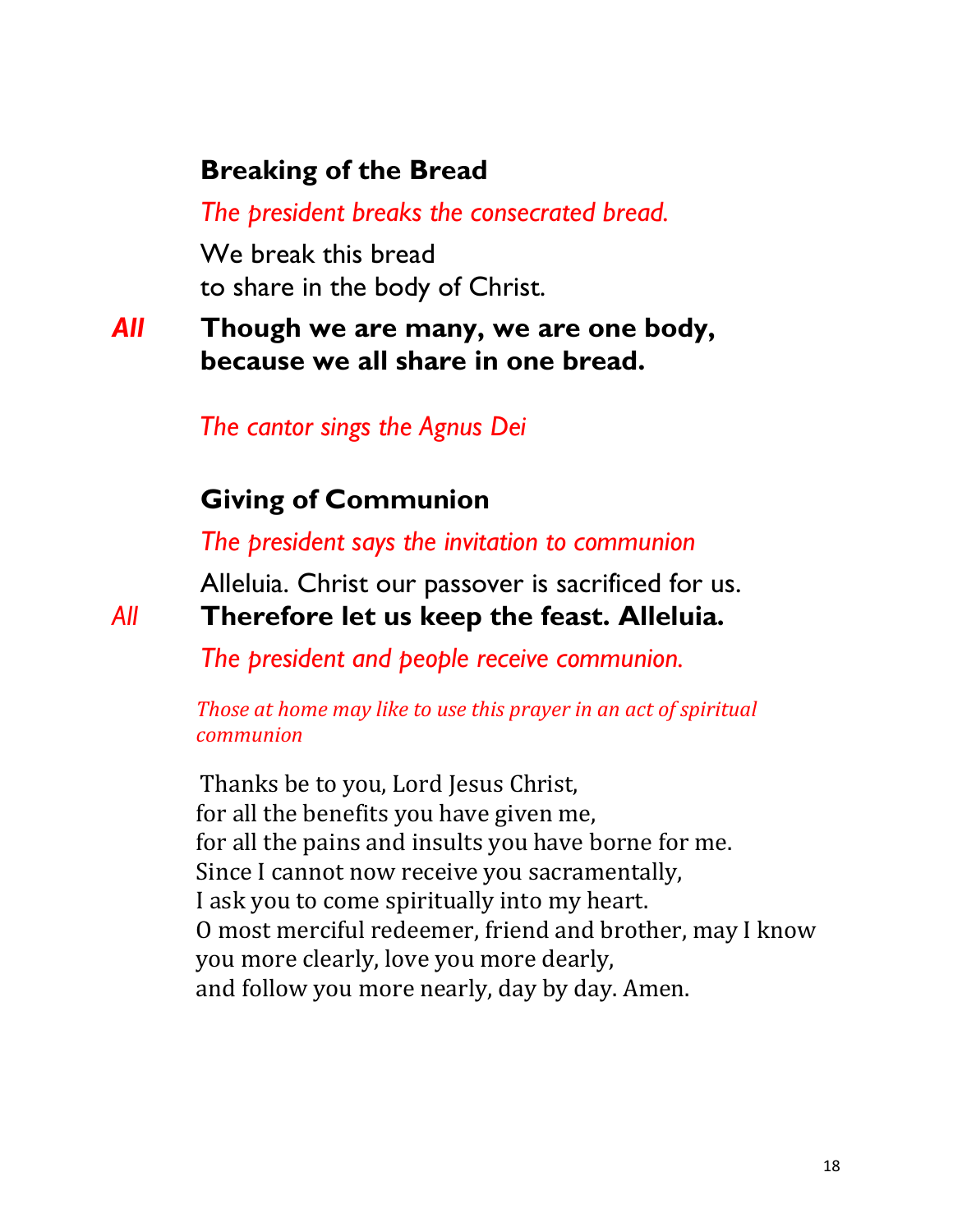#### **Prayer after Communion**

*Silence is kept.*

God of Life, who for our redemption gave your only-begotten Son to the death of the cross, and by his glorious resurrection have delivered us from the power of our enemy: grant us so to die daily to sin, that we may evermore live with him in the joy of his risen life; through Jesus Christ our Lord.

*All* **Amen.**

## **¶ The Dismissal**

## **Blessing**

The God of peace, who brought again from the dead our Lord Jesus, that great shepherd of the sheep, through the blood of the eternal covenant, make you perfect in every good work to do his will, working in you that which is well-pleasing in his sight; and the blessing of God almighty, the Father, the Son, and the Holy Spirit, be among you and remain with you always. *All* **Amen.**